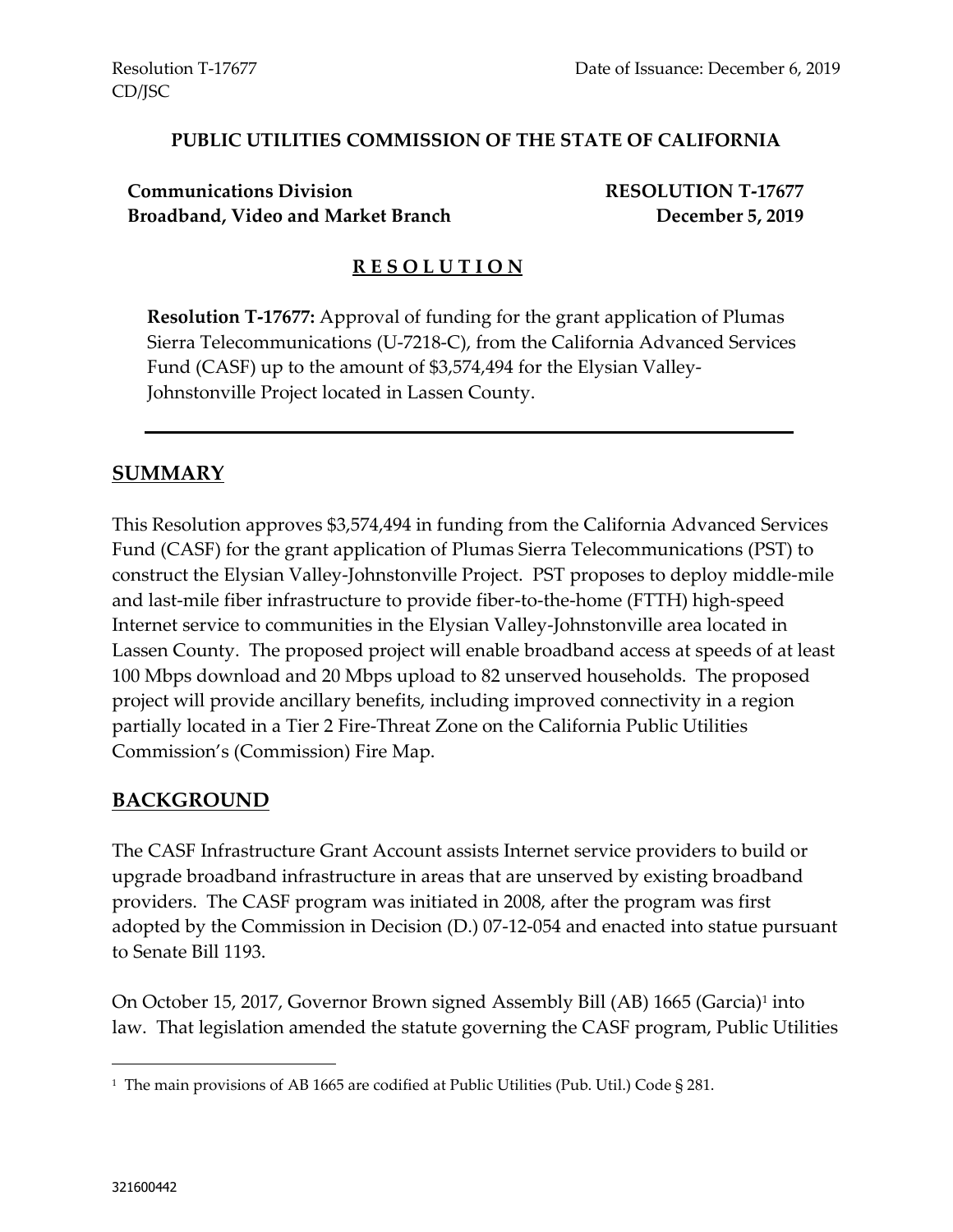$\overline{a}$ 

Code, § 281. The Commission implemented AB 1665 by issuing D.18-12-018, adopting programmatic changes to the CASF. Appendix 1 of D.18-12-018 set forth the rules, application requirements and guidelines for the CASF Infrastructure Grant Account (CASF Infrastructure). 2

**On May 1, 2019, PST submitted a CASF Infrastructure application, requesting 100 percent funding of \$4,509,025 to deploy middle-mile fiber and last-mile FTTH broadband access to 118 unserved households in the Elysian Valley, Leavitt Lake, and Johnstonville areas of Lassen County.** The CASF grant funding request would cover the complete project deployment costs of the Elysian Valley-Johnstonville Project.

PST is a wholly owned subsidiary of Plumas-Sierra Rural Electric Cooperative (PSREC). Founded in 1937, PSREC is a member-owned electric distribution utility providing electrical power and related services to over 7,500 member/owners in Plumas, Lassen, and Sierra counties in California, and portions of Washoe County in Nevada. In 1987, PSREC management and board of directors formed its PST subsidiary to offer affordable telecommunication and internet services in PSREC's electrical service areas where communications were not previously available. PST headquarters are in Portola, CA, with a second office in Susanville (Lassen County).

PST is an experienced wireless Internet service provider that operates wireless networks in Plumas and Eastern Sierra counties. Since the mid-1990s, PST has offered satellite television, dial-up Internet access, satellite high-speed broadband, Wi-Fi Internet access, and wireless cellular telephone services in several areas within its service territory. In 2010, PST accepted CASF and American Reinvestment and Recovery Act (ARRA) grants to build a 198 middle-mile fiber optic network along Highway 395 from Reno, Nevada to Susanville and Quincy. The PST fiber network was completed in 2013 and provides access to wholesale broadband for large anchor institutions and Internet Service Providers, as well as broadband services to local businesses and communities. Since the completion of the PST fiber network, PST has continued to expand broadband services in the area, acquiring an abandoned cable TV system to provide broadband services in Portola, Quincy, and Graeagle with speeds of up to 25 Mbps download ad 10 Mbps upload.

<sup>2</sup> The Commission extended the CASF Infrastructure application deadline from April 1 to May 1, 2019, and all subsequent deadlines are moved back by one month. Assigned Commissioner's Ruling R.12-10- 012, March 14, 2019.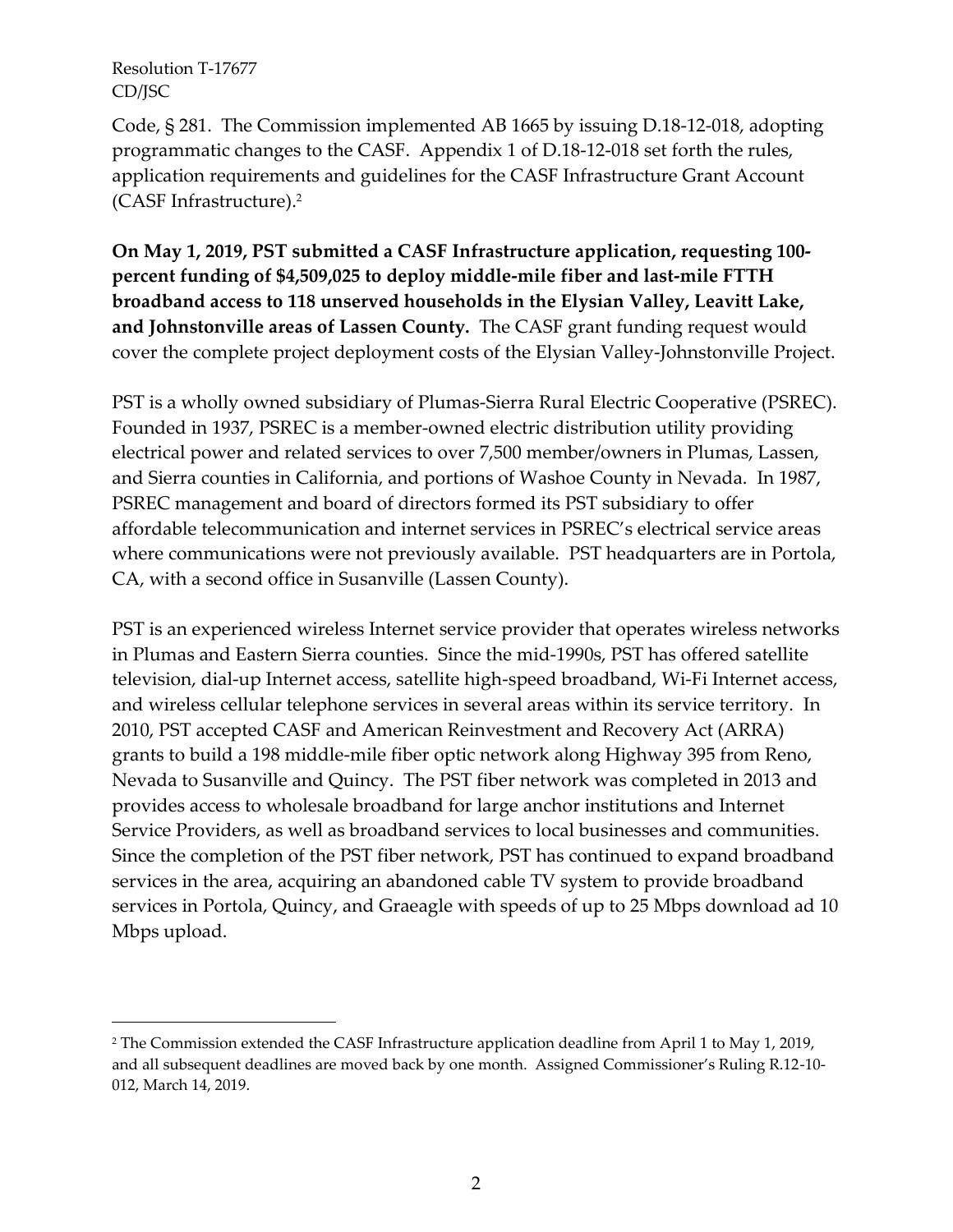# **NOTICE**

On May 15, 2019, Staff posted the proposed project area map, census blocks, and zip codes for the Elysian Valley-Johnstonville Project on the Commission's CASF webpage<sup>3</sup> under "CASF Application Project Summaries" and sent notice regarding the project to its CASF Distribution List. 4

## **PROTEST/CHALLENGES**

On June 5, 2019, DigitalPath Inc. (DigitalPath) challenged the application stating it provides broadband availability at served speeds in the Elysian Valley-Johnstonville project area.

The outcome of the challenge is addressed in the Discussion, Section I, Project Area Eligibility.

# **DISCUSSION**

 $\overline{a}$ 

In compliance with D.18-12-018, Staff determined PST's revised Elysian Valley-Johnstonville Project is eligible to receive \$3,574,494 in CASF Infrastructure grant funding.

Details of Staff analysis are explained in the following sections:

- I. Project Area Eligibility
- II. Minimum Performance Criteria
- III. Funding Determination
- IV. Safety and Community Support
- V. Compliance Requirements
- VI. Payments to CASF Recipients

Key project information and maps are shown in Appendix A and B.

<sup>3</sup> https://www.cpuc.ca.gov/General.aspx?id=1040

<sup>4</sup> https://www.cpuc.ca.gov/General.aspx?id=8246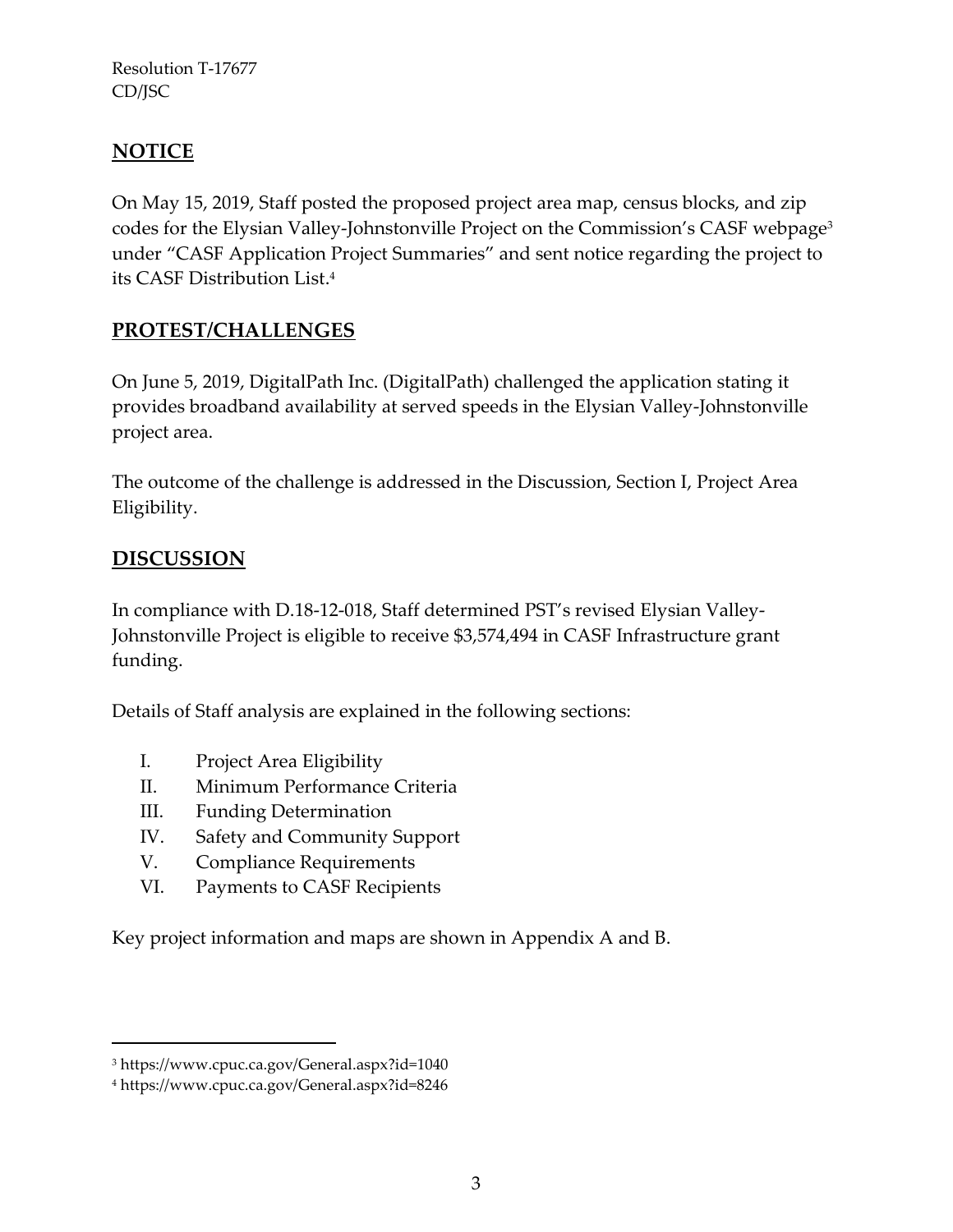## **I. Project Area Eligibility**

No provider filed a "right-of first refusal" for PST's project area by January 15, 2019, nor does the proposed project area include census blocks identified by the Federal Communications Commission's Connect America Fund Phase II program. Staff requested PST to revise its original application based on the challenge submitted by DigitalPath. The revised Elysian Valley-Johnstonville Project Summary was posted on the Commission's webpage on October 1, 2019. Based on PST's project revision, Staff determined the Elysian Valley-Johnstonville Project, including middle-mile infrastructure, is eligible for a CASF Infrastructure grant.

**PST revised its proposed Elysian Valley-Johnstonville Project after two census blocks were identified to be served**. Only households that are unserved are eligible for the CASF Infrastructure grant. Unserved means there is no provider offering access at speeds of 6Mbps downstream and 1 Mbps upstream. In PST's original application, PST proposed to offer broadband services to 118 unserved households located in thirteen census blocks in the Elysian Valley and Johnstonville area. DigitalPath challenged the application stating the company provides broadband availability at served speeds in the Susanville area. Based on customer address and billing information submitted by DigitalPath, Staff determined two census blocks in the proposed project area were already served and directed PST to revise its application.

In its revised application, PST reduced the grant funding request to \$3,971,660 to serve 84 households in the remaining eleven census blocks. PST provided parcel addresses as verification for the unserved households within the project census blocks. Staff mapped the address data and found 2 of the 84 addresses are local businesses. Thus, Staff determined the household count for this project is 82. This number also conforms with the 2010 U.S. Census data for the number of housing units in the project area. Table 1 summarizes the revised CASF Infrastructure grant application.

|                                    | Unserved<br>Households | Census<br><b>Blocks</b> | <b>Proposed Project</b><br><b>Budget</b> |
|------------------------------------|------------------------|-------------------------|------------------------------------------|
| Original Application               | 118                    | 13                      | \$4,509,025                              |
| <b>Revised Application</b>         | 84                     |                         | \$3,971,660                              |
| <b>Final Eligible Project Area</b> | 82                     |                         | \$3,971,660                              |

**Table 1: PST Elysian Valley-Johnstonville Project Revision**

**The revised Elysian Valley-Johnstonville Project is eligible for a CASF grant.** There are no existing facilities-based wireline or fixed wireless broadband service providers in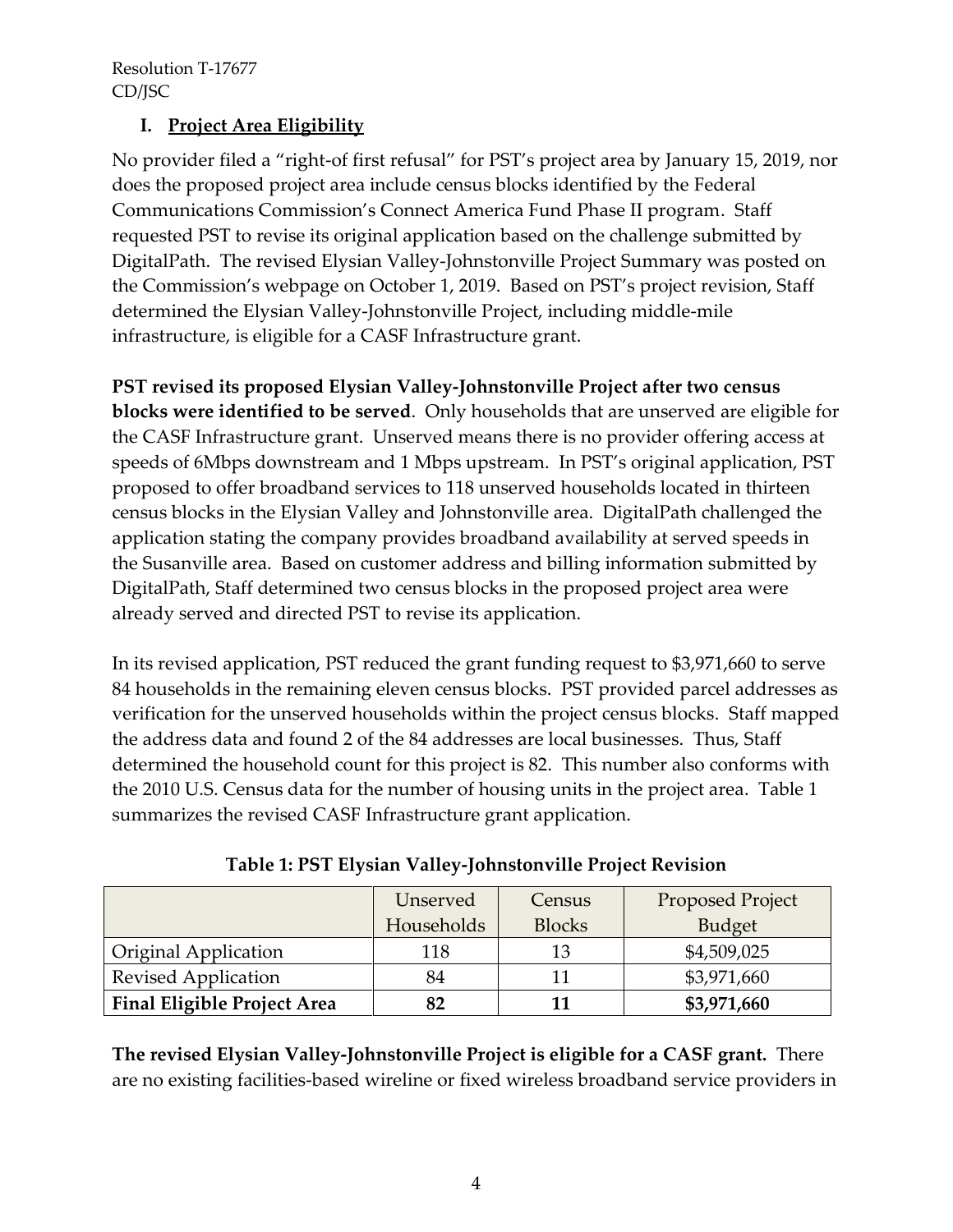$\overline{a}$ 

the project area. According to the California Interactive Broadband Map, the area only has access to dial-up. $^5$ 

**Middle-Mile infrastructure is eligible for a CASF Infrastructure grant.** PST proposes to place approximately 28.6 miles of middle-mile fiber optic cable, connecting Elysian Valley and Johnstonville to PST's core fiber network nodes located in Janesville and Leavitt respectively, and 17 miles of last mile fiber optic cable for the FTTH facilities. The nearby city of Janesville and the Leavitt area are served by fixed wireless infrastructure deployed by PST with the aid of ARRA and CASF grant funds. PST proposes to extend its existing middle-mile infrastructure to deliver last-mile service. PST is unable to deliver last-mile service absent building the additional fiber infrastructure.

According to the California Interactive Broadband Map, the Elysian Valley area is partially served by DigitalPath, a fixed wireless service provider; however, DigitalPath does not serve households within the project area. Frontier Communications of California is the local Incumbent Local Exchange Carrier and does not offer broadband Internet service to households in the project census blocks. Therefore, Staff determined the middle-mile infrastructure is necessary to serve the proposed communities and thus eligible for CASF funding pursuant to Pub. Util. Code  $\S 281$  (f)(5)(B).

## **II. Minimum Performance Criteria**

Staff reviewed PST's application and determined the revised Elysian Valley-Johnstonville Project meets the minimum performance criteria pursuant to D.18-12-018, Appendix 1, Section 6, as summarized in Table 2.

|            | <b>CASF Performance Criteria</b>          | <b>Proposed Project</b> |  |
|------------|-------------------------------------------|-------------------------|--|
|            | CEQA-exempt projects must be completed    |                         |  |
| Project    | within 12 months, and all other projects  | 12 months               |  |
| Completion | shall be completed within 24 months after | (CEQA exempt)           |  |
|            | receiving authorization to construct      |                         |  |
|            | Prices committed for two years            | 2-year                  |  |
| Pricing    | after completion of the project           |                         |  |
| Speed      | At least 10/1 Mbps                        | $100/20$ Mbps           |  |
| Latency    | Maximum of 100 ms of latency              | $25 \text{ ms}$         |  |

#### **Table 2: Minimum Performance Criteria**

<sup>5</sup> Dial-up provides speeds of less than 200 Kbps downstream and 200 Kbps upstream.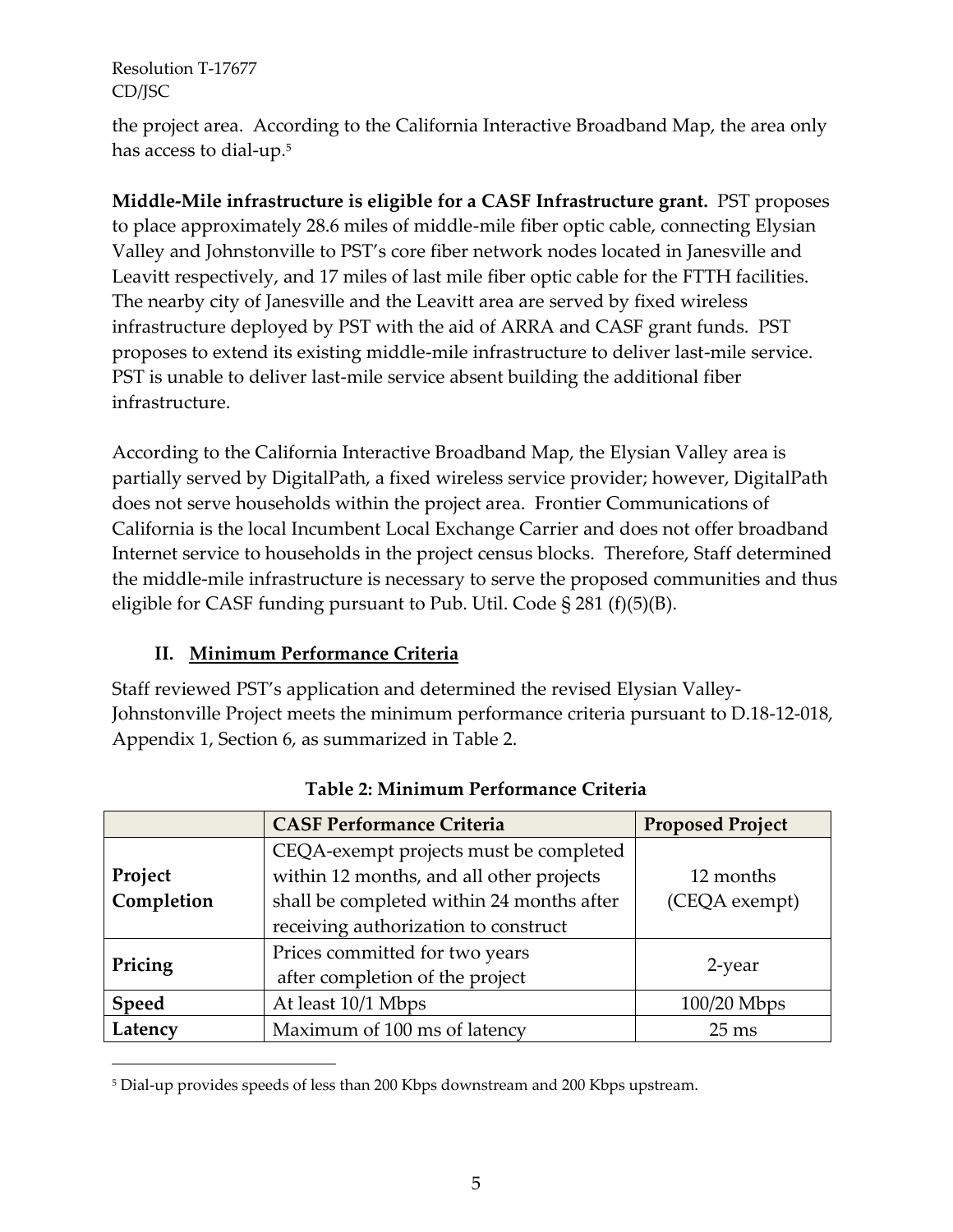| Data Caps     | Minimum of 190 GBs per month | No data cap           |
|---------------|------------------------------|-----------------------|
|               |                              | <b>PST Low-Income</b> |
| Affordability | Must offer low-income plan   | Plan-\$15/month for   |
|               |                              | $10/1$ Mbps           |

**PST's Elysian Valley-Johnstonville Project is categorically exempt from California Environmental Quality Act (CEQA) review.** The Commission must review all CASF in accordance with CEQA requirements unless the project is statutorily or categorically exempt.

In its application, PST requested categorical exemption from CEQA and provided the Commission with its plan to use existing PSREC owned poles, public utility easements (PUE), and public rights of ways (ROW) for the installation of underground and aerial fiber cable. The proposed project would cover approximately 1.44 square miles in the Elysian Valley and Johnstonville area of Lassen County, California.

The majority of the build will consist of 43.56 miles of aerial fiber installation on existing overhead electrical infrastructure and 2.08 miles of underground installation of fiber conduit. The aerial portion will follow existing powerline corridors in county ROWs and PUEs. All new underground construction will be in the PUE and includes approximately 6,000 ft of trenching and 5,000 feet of boring. Trenching will be performed with a backhoe within the existing PUE near the intersection of California State Route 36 and US 395. Boring will be performed using horizontal directional drilling to place 4-inch conduit in accordance with Caltrans specifications. Following the installation of underground facilities and cabling, the site will be returned to its original condition.

Based on the above information, Energy Division has confirmed that the project is categorically exempt from CEQA review. This project meets the criteria of categorical exemptions found in CEQA Guidelines at 14 C.C.R. § 15301 (Existing Facilities) and § 15304 (Minor Alterations to Land). Thus, the entirety of the Elysian Valley-Johnstonville Project is categorically exempt from CEQA review.

**PST's broadband service offering and pricing meet CASF minimum performance criteria.** PST commits to residential and low-income broadband pricing plans, as summarized in Table 3 and Table 4, for two years starting from the beginning date of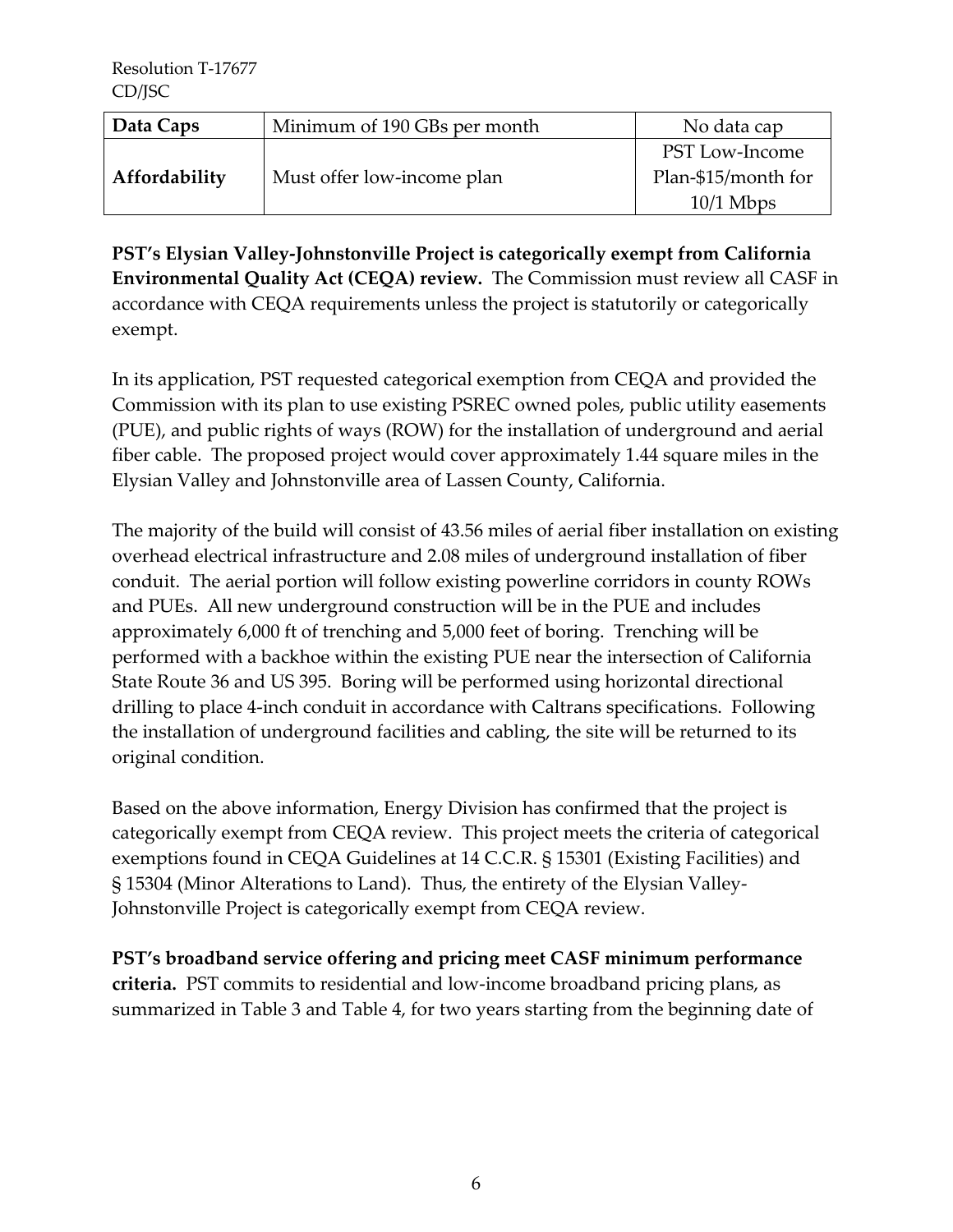service.<sup>6</sup> Activation and installation fees will be waived for this project, in line with CASF requirements. PST's equipment fee will be waived for the first two years and cost \$99 per year thereafter.

| <b>Download Speed</b> | <b>Upload Speed</b> | <b>Monthly Price</b> |
|-----------------------|---------------------|----------------------|
| 10 Mbps               | 1 Mbps              | \$55.00              |
| 15 Mbps               | 5 Mbps              | \$65.00              |
| 20 Mbps               | 5 Mbps              | \$75.00              |
| 25 Mbps               | 10 Mbps             | \$85.00              |
| 50 Mbps               | 10 Mbps             | \$95.00              |
| 100 Mbps              | 20 Mbps             | \$109.00             |

**Table 3: Broadband Pricing Plan**

#### **Table 4: Low-Income Broadband Pricing Plan**

| <b>Download Speed</b> | <b>Upload Speed</b> | <b>Monthly Price</b> |
|-----------------------|---------------------|----------------------|
| 10 Mbps               | 1 Mbps              | \$15.00              |
| 15 Mbps               | 5 Mbps              | \$25.00              |
| 20 Mbps               | 5 Mbps              | \$35.00              |

The proposed speed offerings (up to 100 Mbps download and up to 20 Mbps upload) meet the 10/1 minimum performance requirement. This project is capable of providing Internet service with speeds of up to 1 Gbps download and 1 Gbps upload, which will be available to customers; however, the standard service offering is 100 Mbps download and 20 Mbps upload. PST's service offering is for broadband access only, no voice services will be provided. This service will be available to the general public, as well as anchor institutions and small businesses, such as the California Highway Patrol.

#### **III. Funding Determination**

 $\overline{a}$ 

Table 5, below, is a comparison of PST's funding request and Staff's funding recommendation.

#### **Table 5: Summary of PST's Funding**

| $\mathbf{A}$<br>$\sim$ $\sim$ $\sim$<br>1 otal<br>Middle<br>$\mathbf{u}$<br>$\overline{a}$<br>-TATTIC<br>111C |
|---------------------------------------------------------------------------------------------------------------|
|---------------------------------------------------------------------------------------------------------------|

<sup>6</sup> On November 22, 2019, PST submitted comments revising broadband pricing for low-income customers.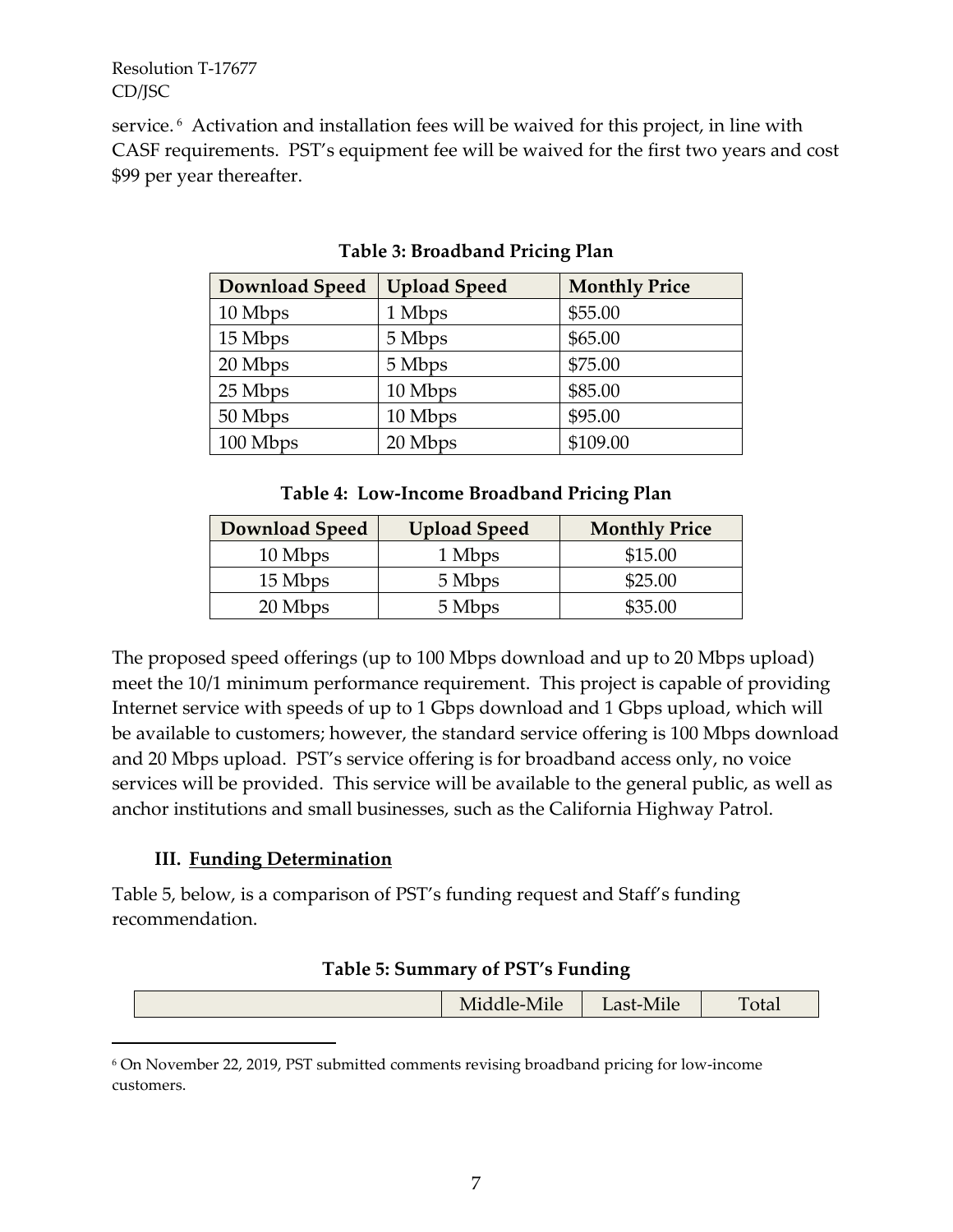\$50,200 (30%)

than \$15/month (10%)

|                                      | Funding     | Funding   |             |
|--------------------------------------|-------------|-----------|-------------|
| <b>PST's Revised Funding Request</b> | \$3,615,820 | \$355,840 | \$3,971,660 |
| <b>PST's Funding Approval</b>        | \$3,254,238 | \$320,256 | \$3,574,494 |

**PST is eligible to receive 90 percent funding to cover the costs for its Elysian Valley-Johnstonville Project.** AB 1665 authorizes the Commission to award grants to fund all or portion of the project and requires that it determine, on a case-by-case basis, the level of funding to be provided.<sup>7</sup> Staff used the statutory factors for consideration of the grant funding level, as described by Pub. Util. Code §§ 281(f)(13) and 281(b)(2)(B)(i), and CASF rules adopted in D.18-12-018. Based on those factors, Staff determined PST is eligible for a 90 percent funding level; and thereby recommends approval of CASF Infrastructure grant of \$3,574,494 for the Elysian Valley-Johnstonville Project. Table 6 summarizes Staff's funding level determination for PST's Elysian Valley-Johnstonville Project.

| <b>Funding Criteria</b>                                         | <b>Revised Project</b> |  |
|-----------------------------------------------------------------|------------------------|--|
| Baseline for Eligible Project (60%)                             | 60%                    |  |
| Service Level Preference: Only Dial-up or No Internet           | $0\%$                  |  |
| Connectivity (40%) - no fixed or mobile broadband               |                        |  |
| Low Income – (up to $40\%$ )                                    |                        |  |
| Median Household Income for community is less than<br>$\bullet$ | $0\%$                  |  |
| CARE standard for family of 4, which is currently               |                        |  |

10%

Applicant serves low-income customers for no more

Others: PU Code Sec 281 (f)(13) Criteria – (up to 20%)

**Table 6: Funding Level Criteria for PST Elysian Valley-Johnstonville Project**

 $\overline{a}$ <sup>7</sup> Pub. Util. Code, § 281(f)(13). See Bill Analysis prepared by California Assembly Committee on Conveyance, April 26, 2017, p.4. "Arguably since the creation of CASF, most areas that have been served by CASF funds are projects in which applicants feel that their cost, combined with CASF funds, warrant an investment in deploying broadband in such areas. However, this leaves most of the remaining unserved areas of state, mostly in rural and small communities, still without broadband connectivity due to the lack of investment by providers who feel that the difficulties associated with deploying and maintaining such a network in the area for a limited amount of potential customers, even combined with CASF funds, would not result in a positive return on investment. Arguably, the remaining unserved households potentially are households in which even a 70% total cost CASF grant still does not provide enough incentive for a provider to build. Hence, CPUC should consider awarding grants that offer funding for 100% of total costs when warranted."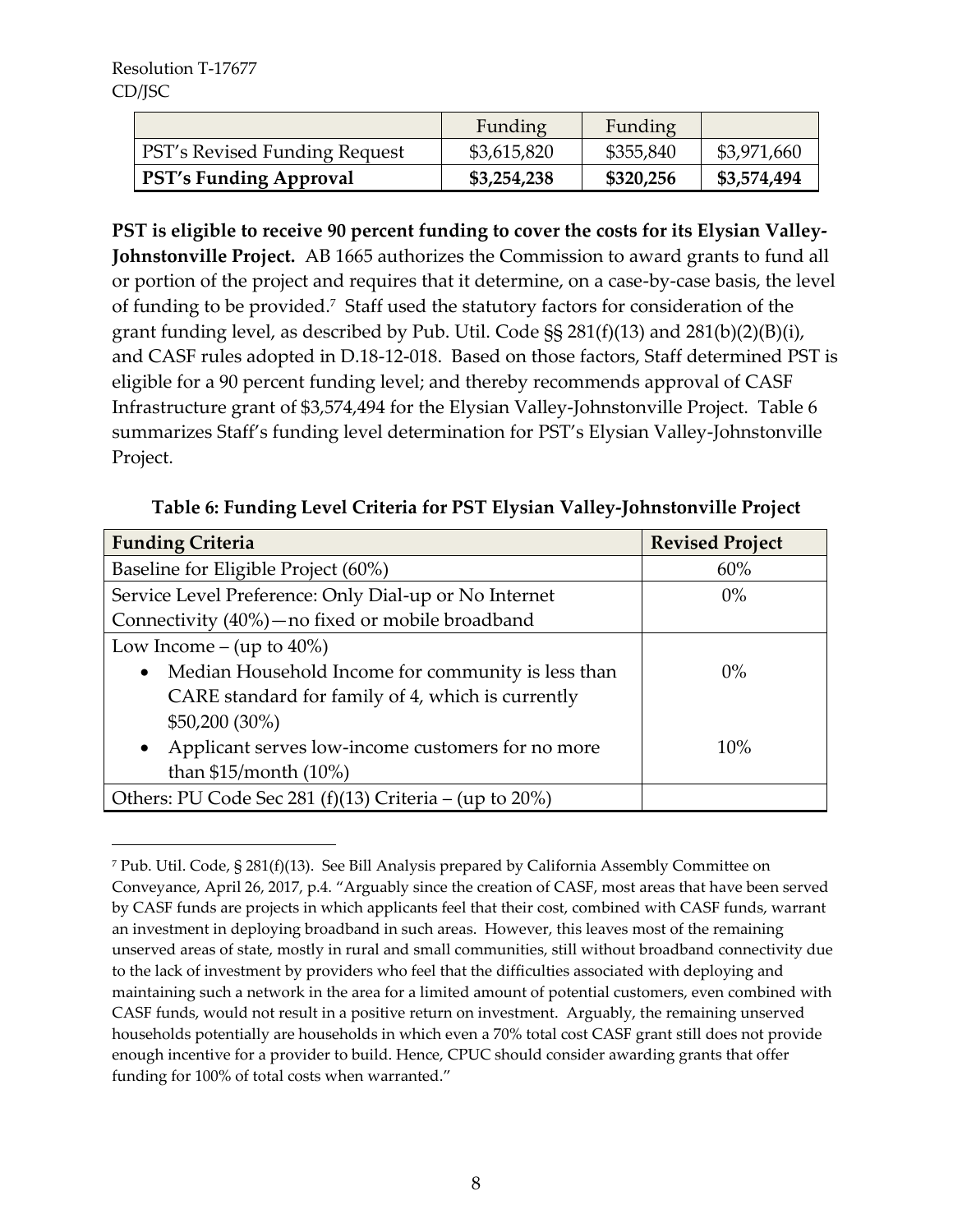$\overline{a}$ 

| $(10\%)$<br><b>Total Funding Level</b>               | $90\%$ <sup>8</sup> |
|------------------------------------------------------|---------------------|
| Makes a Significant Contribution to the Program Goal | 10%                 |
| • Uses Existing Infrastructure $(10\%)$              | $0\%$               |
| • Inaccessible Location $(10\%)$                     | 10%                 |

Details of the appropriate funding level are described below.

**Baseline for Eligible Project qualifies for 60 percent funding.** The CASF program is intended to finance capital costs of projects deploying broadband facilities in unserved areas of California. The identified communities of Elysian Valley, Leavitt Lake, and Johnstonville meet all of the eligibility criteria, as previously described in the Project Area Eligibility section.

**Service Level Preference does not qualify for additional funding.** Pub. Util. Code § 281(b)(2)(B)(i) encourages the Commission to give preference to projects in areas with no Internet connectivity or where Internet connectivity is available only through dial-up service and that are not served by any form of wireline or wireless facility-based broadband service. According to the California Interactive Broadband Map, all the proposed project areas are unserved by wireline or fixed wireless broadband service; however, Staff discovered the project area has access to mobile data service which is considered as "internet connectivity." Thus, this project does not receive the additional 40 percent funding.

**Low Income considerations qualify for an additional 10 percent funding**. The average median household income of the census block groups in the proposed project area is \$62,250, which does not meet the CASF low-income eligibility threshold. For those with incomes below 190 percent of the federal poverty level, PST will offer a \$15 monthly plan and is therefore eligible for an additional 10 percent funding.

**Other Factor considerations qualifies for an additional 20 percent funding.**  The Elysian Valley-Johnstonville Project meets two of the three criteria and qualifies for an additional 20 percent funding.

<sup>8</sup> D.18-12-018, Table 1. Summary of Funding Level Determinations - Maximum funding level is 100 percent.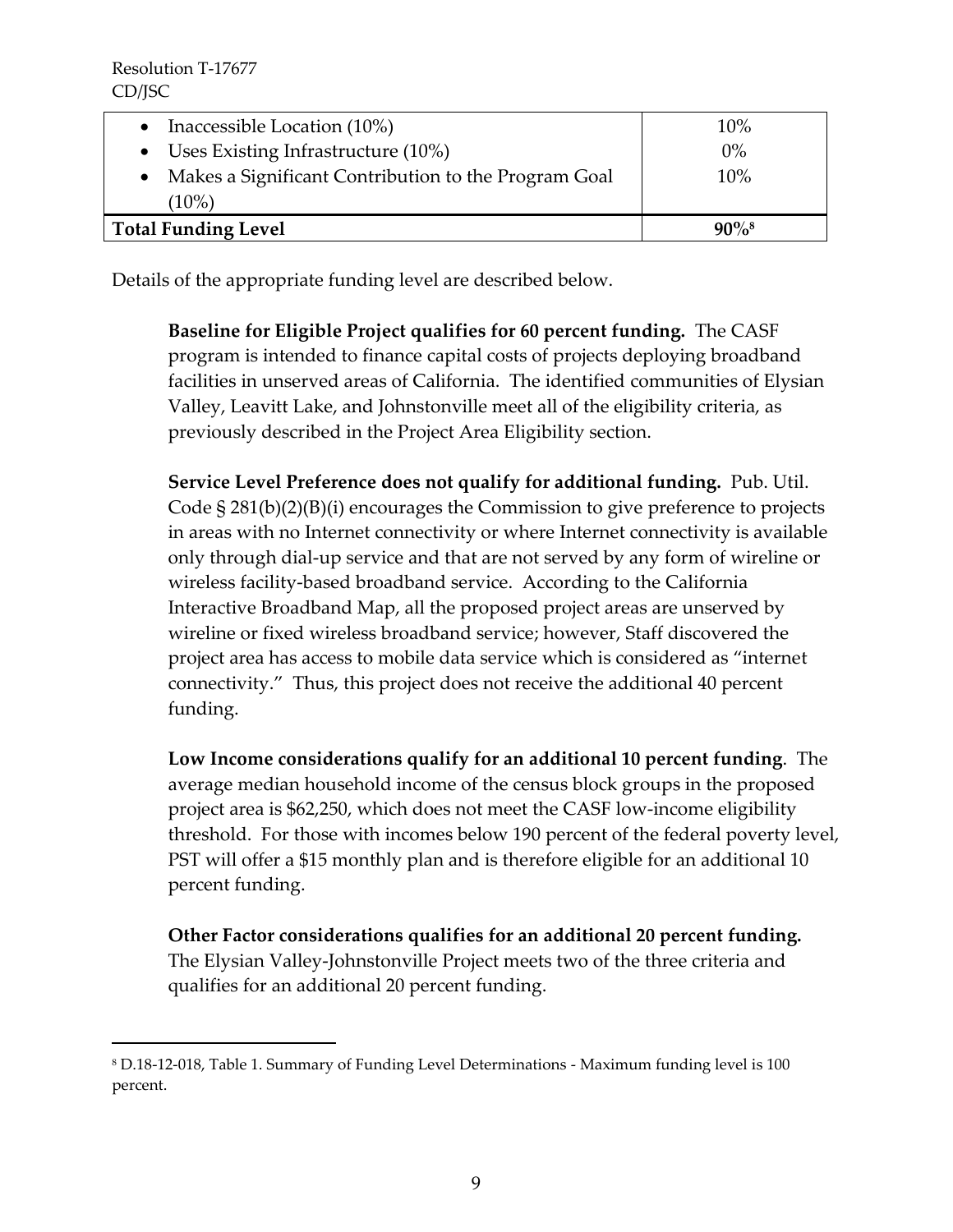$\overline{a}$ 

The project meets the inaccessible location criteria for an additional 10 percent funding. The project area is located in the Sierra Nevada mountains along the Lassen and Plumas National Forests. The area is not considered difficult terrain; however, the low population density has historically made this region difficult to serve. The project area includes unincorporated communities around Johnstonville, Susanville, and Leavitt and comprises of rural census blocks as defined by the U.S. Census. Details of geography and topography are shown in Appendix C.

The project does not qualify for additional funding for the use of existing communication facilities to deploy broadband. PST proposes to install all new fiber communication facilities as part of its broadband deployment.

The project makes a significant contribution to the program goal and is eligible for an additional 10 percent funding. The Northeast California Connect Consortium region to which the communities of Elysian Valley, Leavitt Lake, and Johnstonville belong is at 90.4 percent, $^9\,$  which is below the 98 percent CASF program goal. Therefore, this project is considered as making a significant contribution to the program goal.

#### **IV. Safety and Community Support**

The CASF program encourages the deployment of broadband throughout the State to enable the public to access Internet-based safety applications, telehealth services, access to emergency services, and to allow first responders to communicate with each other and collaborate during emergencies.

**PST's Elysian Valley-Johnstonville Project will provide enhanced communications services that will promote public safety capabilities in an area partially located in a Tier 2 Fire-Threat District.** Reliable broadband Internet service will promote public safety and play an important role in response and recovery from future fires. $^{10}$  The Elysian Valley cities of Janesville, Johnstonville, and Susanville have been designated by CalFire as "Communities at Risk" of damage from wildfire with a history of fires that have occurred in the Lassen and Plumas National Forests. The California Highway Patrol will have access to enhanced communications services as a result of the proposed project. Additionally, Susan River Fire Protection District Fire Stations in Johnstonville

<sup>9</sup> See 2018 Annual Report on the California Advanced Services Fund, California Public Utilities Commission, Issued April 2019, Table 2: Remaining Unserved Households in Each Consortia Region. <sup>10</sup> See https://www.cpuc.ca.gov/firethreatmaps/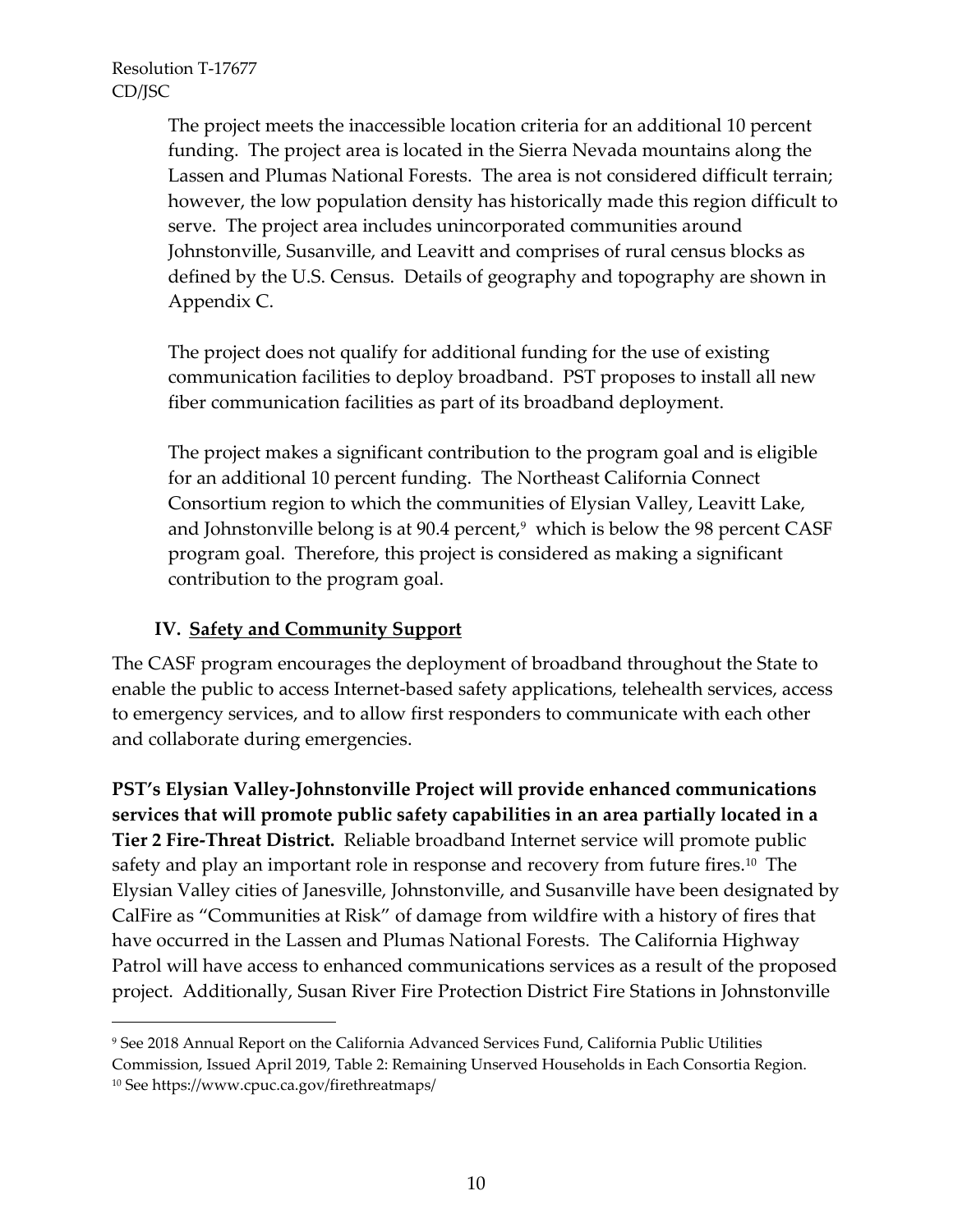(705-145 US-395) and Gold Run (472-355 Richmond Rd N) could also receive benefit due to the close proximity to the project areas.

**The project is greatly supported by the community for its potential to remove barriers to economic and workforce development, health care, education and public safety.** The Lassen County Board of Supervisors strongly supports the Elysian Valley-Johnstonville Project acknowledging high-speed Internet as essential for community and economic development. Per the Lassen County Board of Supervisors, broadband technology will enable strategies for retaining and expanding the local economy, supporting jobs, educational opportunities, and healthcare. The project brings the prospect of economic growth by attracting new businesses that will provide and create jobs in the region; and enable local businesses access to regional markets and greater professional development and training opportunities. Many schools around the project area have broadband access via K-12 High Speed Network (K12HSN), but students lack internet connectivity at home. The project is supported by the community for its potential to remove barriers to economic and workforce development and to improve health care, education, public safety and quality of life for community members.

Letters of Support were also received from US House Representative Doug LaMalfa (District 1), California Assemblyman Brian Dahle (District 1), Mohawk Valley Stewardship Council, and Sierra Nevada Journeys.

## **V. Compliance Requirements**

PST is required to comply with all the guidelines, requirements, and conditions associated with the grant of CASF funds as specified in D.18-12-018. Such compliance includes, but is not limited to, the items noted below.

## A. Deployment Schedule

The Commission expects PST to complete the project within 12 months from start date (as determined by the procedure below). If the applicant is unable to complete the proposed project within the 12-month timeframe requirement, it must notify the Director of the Communications Division as soon as PST becomes aware of this possibility. If such notice is not provided, the Commission may reduce payment for failure to satisfy the requirement of notifying the Director on a timely basis.

#### B. Execution and Performance

Staff and PST shall determine a project start date after the CASF grant recipient has obtained all approvals. The Commission may terminate the grant should PST or any contractor it retains fail to commence work by the designated date, upon five days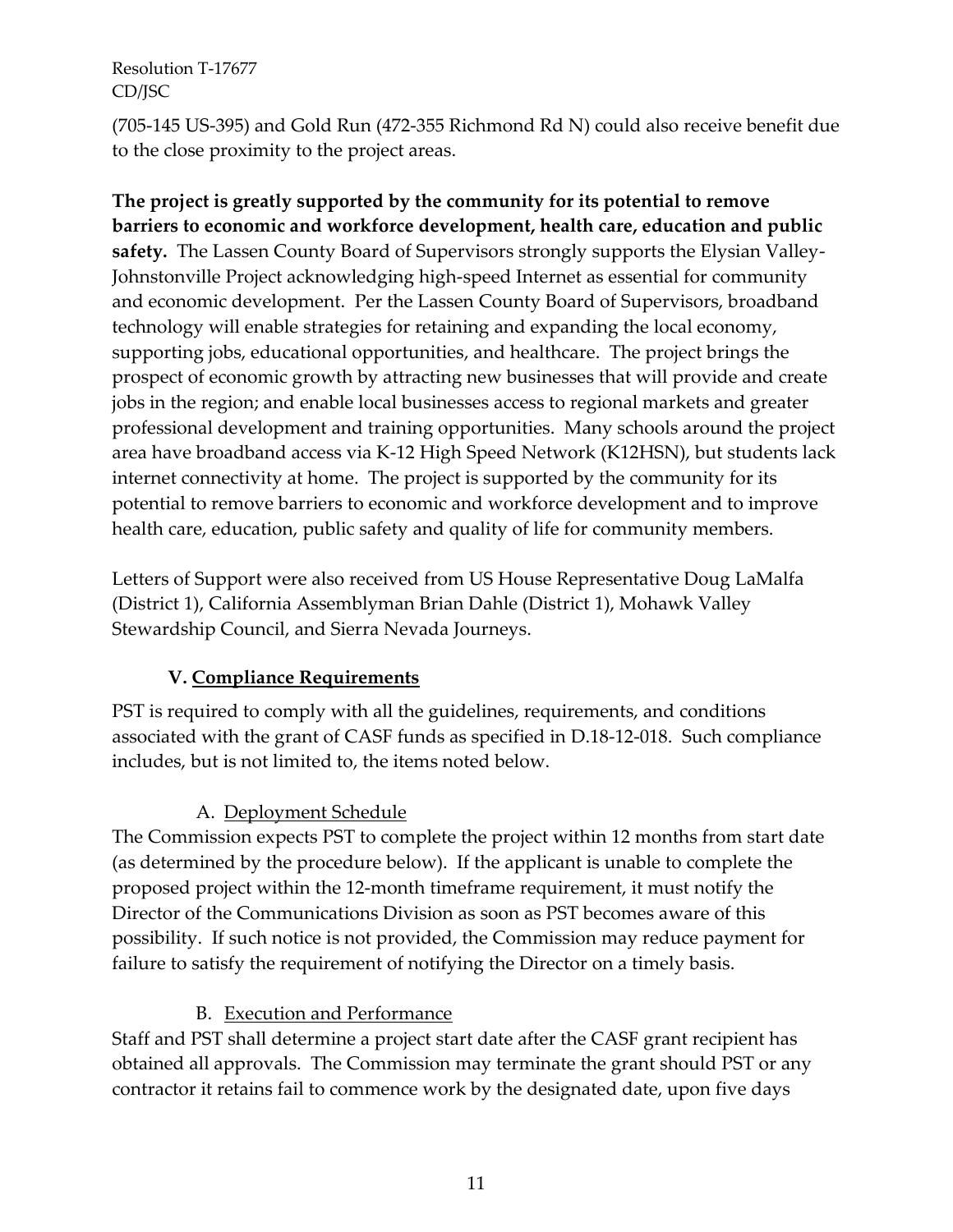written notice to PST. In the event that PST fails to complete the project in accordance with the terms of CPUC approval as set forth in this resolution, PST shall reimburse some or all of the CASF funds that it has received. PST must complete all construction covered by the grant on or before the grant's termination date.

## C. Letter of Credit

The Commission exempts Certificate of Public Convenience and Necessity (CPCN) holders from providing a letter of credit, on the basis that the company submitted a performance bond to the Commission to maintain its CPCN and that the Commission has other means to enforce compliance. In its application, PST provided proof of CPCN registration and thus, is exempt from providing a letter of credit.

## D. Price Commitment Period

The minimum required price commitment period for broadband service to all households within the project area is two years. PST guarantees the price of service offered in the project area for two years.

## E. Project Audit

The Commission has the right to conduct any necessary audit, verification, and discovery during project implementation/construction to ensure that CASF funds are spent in accordance with Commission approval.

The PST invoices will be subject to a financial audit by the Commission at any time within three years of completion of the work.

## F. Reporting

All grantees must submit quarterly progress reports on the status of the project irrespective of whether grantees request reimbursement or payment. Before full payment of the project, PST must submit a project completion report. Progress reports shall use the schedule for deployment, major construction milestones and costs submitted in the proposal; indicate the actual date of completion of each task/milestone as well as problems and issues encountered, and the actions taken to resolve these problems and issues during project implementation and construction; and identify future risks to the project.

Recipients shall also include test results on the download and upload speeds on a census block basis in the final completion report. PST must certify that each progress report is true and correct under penalty of perjury.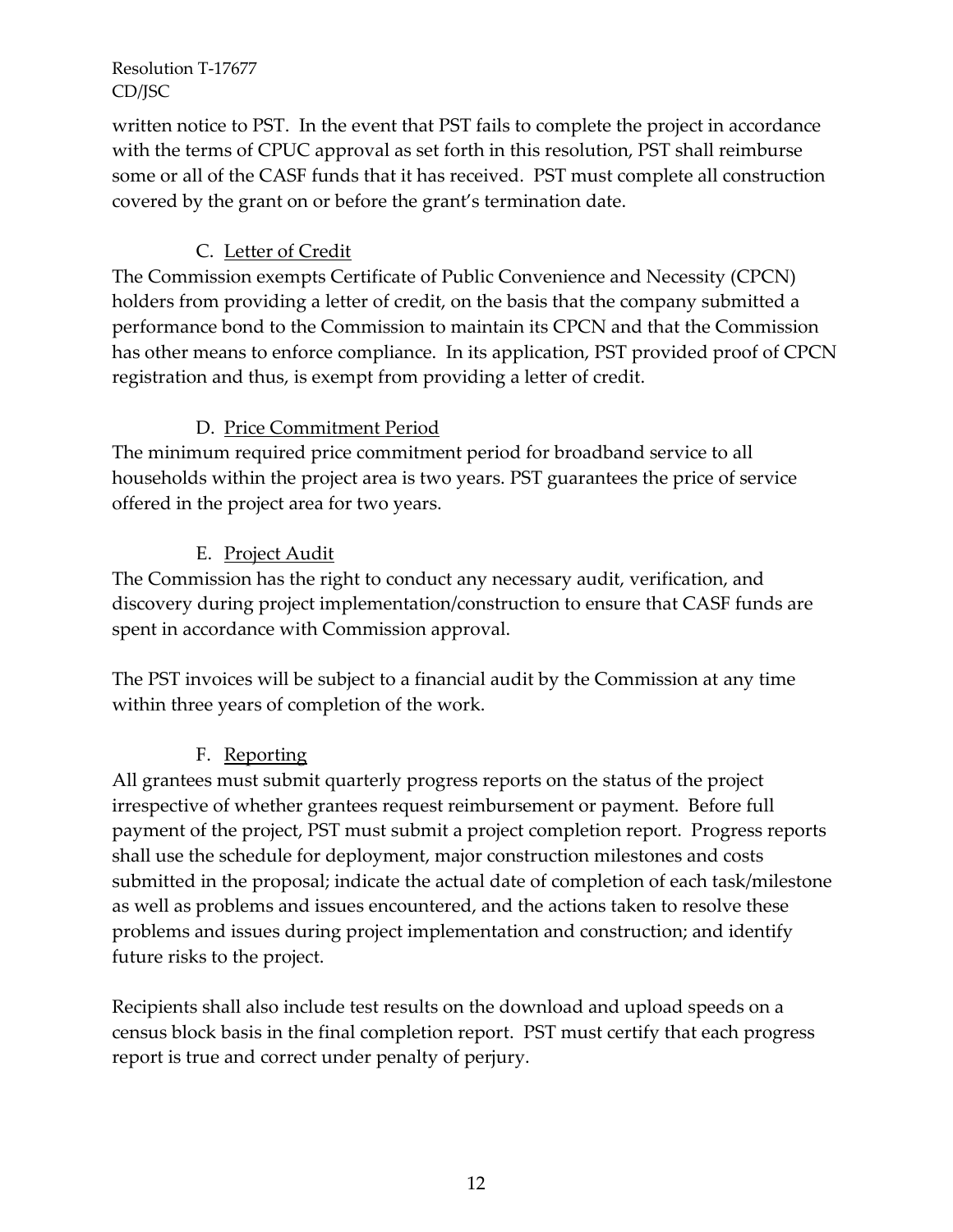#### G. Submission of Form 477

The Federal Communications Commission (FCC) currently requires broadband providers to semiannually submit Form 477, which includes speed data. While there is an imperfect match between the data that is reported in Form 477 and data relevant to the CASF program, Form 477 data will be useful in documenting CASF deployment for the service provider's new service. Pursuant to General Order 66-C, service providers in California must submit a copy of their Form 477 data directly to the CPUC, concurrent with their submission of the same data to the FCC for a five-year period after completion of the project.<sup>11</sup>

## H. Prevailing Wage

Section 1720 of the California Labor Code specifies that CASF-subsidized projects are subject to prevailing wage requirements. PST has committed to follow state prevailing wage requirements with regards to this project.

## **VI. Payments to CASF Recipients**

The Commission may reimburse PST's expense in accordance to Pub. Util. Code § 281(f)(11). Details of reimbursable expenses are located in Appendix D

## **COMMENTS ON DRAFT RESOLUTION**

In compliance with Public Utilities Code § 311(g), a notice letter was e-mailed on October 31, 2019, informing all parties on the CASF Distribution List of the availability of the draft of this resolution for public comments at the Commission's website at [http://www.cpuc.ca.gov/PUC/documents/.](http://www.cpuc.ca.gov/PUC/documents/) This letter also informed parties that the final conformed Resolution adopted by the Commission will be posted and available at this same website.

Comments were submitted by PST on November 22, 2019 and by the Public Advocates Office (PAO) on November 25, 2019. No reply comments were received.

#### **PAO's Comments**

 $\overline{a}$ 

PAO recommends PST be required to provide an affordable low-income broadband plan starting at \$15 per month, which is consistent with other CASF applicants that have opted to provide such a plan. PAO asserts that the proposed

<sup>11</sup> *Approval of the California Advanced Services Fund (CASF) Application Requirements and Scoring Criteria for Awarding CASF Funds* (2008) Cal. P.U.C. Res. No. T-17143 at 4.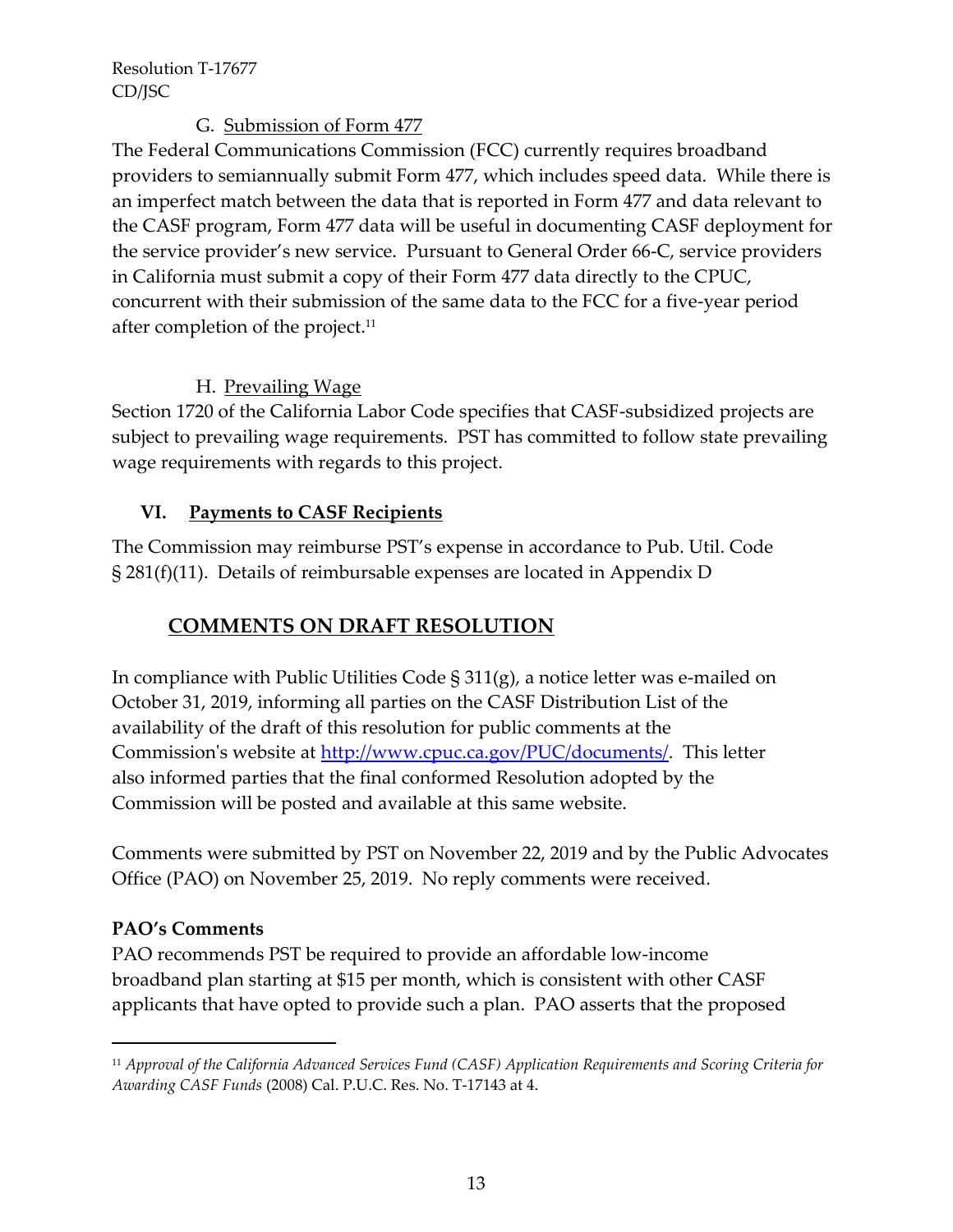Elysian Valley-Johnstonville project does not meet the minimum performance criteria pursuant to D.18-12-018 because the discount of \$10 per month does not satisfy the requirement of "affordability" broadband plan for low-income customers. PAO also argues the \$10 discount offered by PST will result in a minimum price of \$45 per month, which is significantly higher compared to other low-income broadband plans.

#### **PST's Comments**

PST proposes to revise its low-income broadband plan to start at \$15 per month for 10 Mbps download/ 1 Mbps upload; and requests that the Commission increase the grant funding level by an additional 10 percent based on Low Income funding criteria.

## **Staff's Response to Comments and Reply Comments**

Given PST's proposal to revise its low-income program offering, Staff recommends awarding PST the additional 10 percent funding for the Low-Income funding criteria. This resolution has been revised to reflect the additional 10% funding.

Staff recognizes affordability is the most common barrier to adoption and appreciates PAO's proposal on a reasonable standard for affordability. However, the issue of what is considered an affordable low-income broadband plan is a policy issue that should be addressed in a proceeding.

# **FINDINGS**

- 1. PST filed an application for CASF funding for its Elysian Valley-Johnstonville Project on May 1, 2019. The revised proposed project will deploy middle-mile and last-mile fiber facilities that will enable provision of high-speed Internet service with speeds of up to 100 Mbps download and 20 Mbps upload to 82 households in the unserved communities of Elysian Valley, Leavitt Lake, and Johnstonville in Lassen County.
- 2. On May 15, 2019, Staff posted a summary of the proposed project, including a listing of the census blocks and zip codes covered, and the proposed project area map. The project summary was posted on the "CASF Applications Project Summaries" webpage, which may be found on the Commission's CASF website.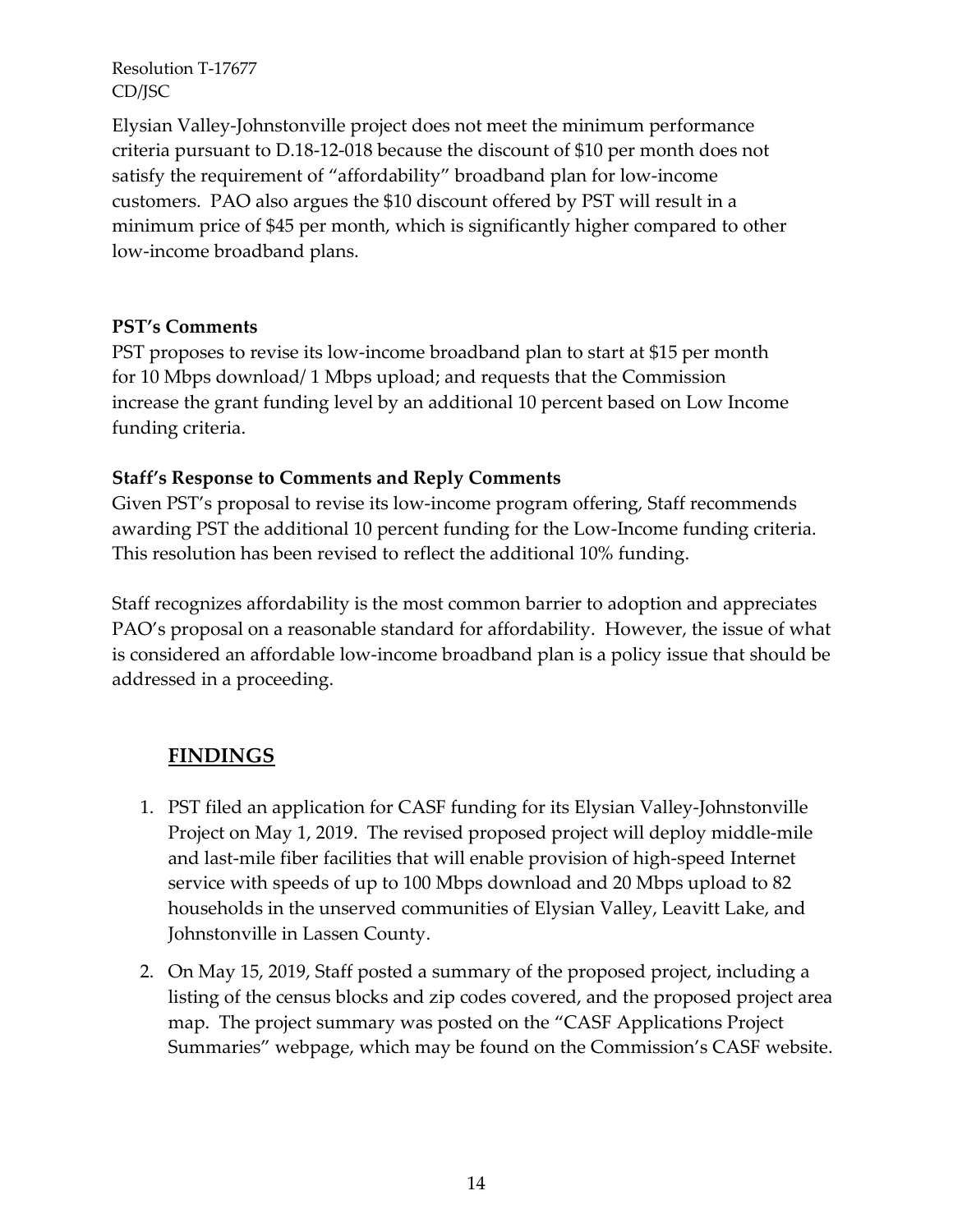- 3. Staff received one challenge to this project from DigitalPath, Inc. Based on the information submitted, Staff concluded two of the proposed census blocks were already served. Staff requested that PST revise its application to remove the served census blocks. On October 1, 2019, Staff posted the revised project summary on the "CASF Applications Project Summaries" webpage. The application eligible areas are in census block groups: 060350403021, 060350403022, and 060350403042.
- 4. Based on its review, Staff determined that the project qualifies for funding pursuant to CASF guidelines and requirements found in D.18-12-018 and its Appendix 1 and recommends Commission approval of CASF funding for PST's Elysian Valley-Johnstonville Project.
- 5. The Commission has determined that the project is categorically exempt from CEQA review, under 14 C.C.R. § 15301 regarding exemption for existing facilities and 14 C.C.R. § 15304 regarding minor alterations to land.
- 6. A notice letter was e-mailed on October 31, 2019, informing all applicants filing for CASF funding and parties on the CASF distribution list of the availability of the draft of this Resolution for public comments at the Commission's website [http://www.cpuc.ca.gov/PUC/documents/.](http://www.cpuc.ca.gov/PUC/documents/) PAO and PST submitted comments.

## **THEREFORE, IT IS ORDERED that:**

- 1. The Commission shall award \$3,574,494 to PST for the Elysian Valley-Johnstonville Project as described herein and summarized in Appendix A of this Resolution, which shall be paid out of the CASF Infrastructure Grant Account in accordance with the guidelines adopted in D.18-12-018 and its Appendix 1, and with the process defined in Appendix D "Payment to CASF Recipients" of this Resolution.
- 2. PST shall comply with all guidelines, requirements and conditions associated with a CASF award, as specified in D.18-12-018 and its Appendix 1, and all requirements for this project included in this resolution, and must submit FCC Form 477 to the Commission, as specified in Resolution T-17143.
- 3. If PST fails to complete the project in accordance with the CASF guidelines and requirements outlined in D.18-12-018 and its Appendix 1, and the terms in this Resolution, PST must reimburse some or all of the CASF funds that it has received.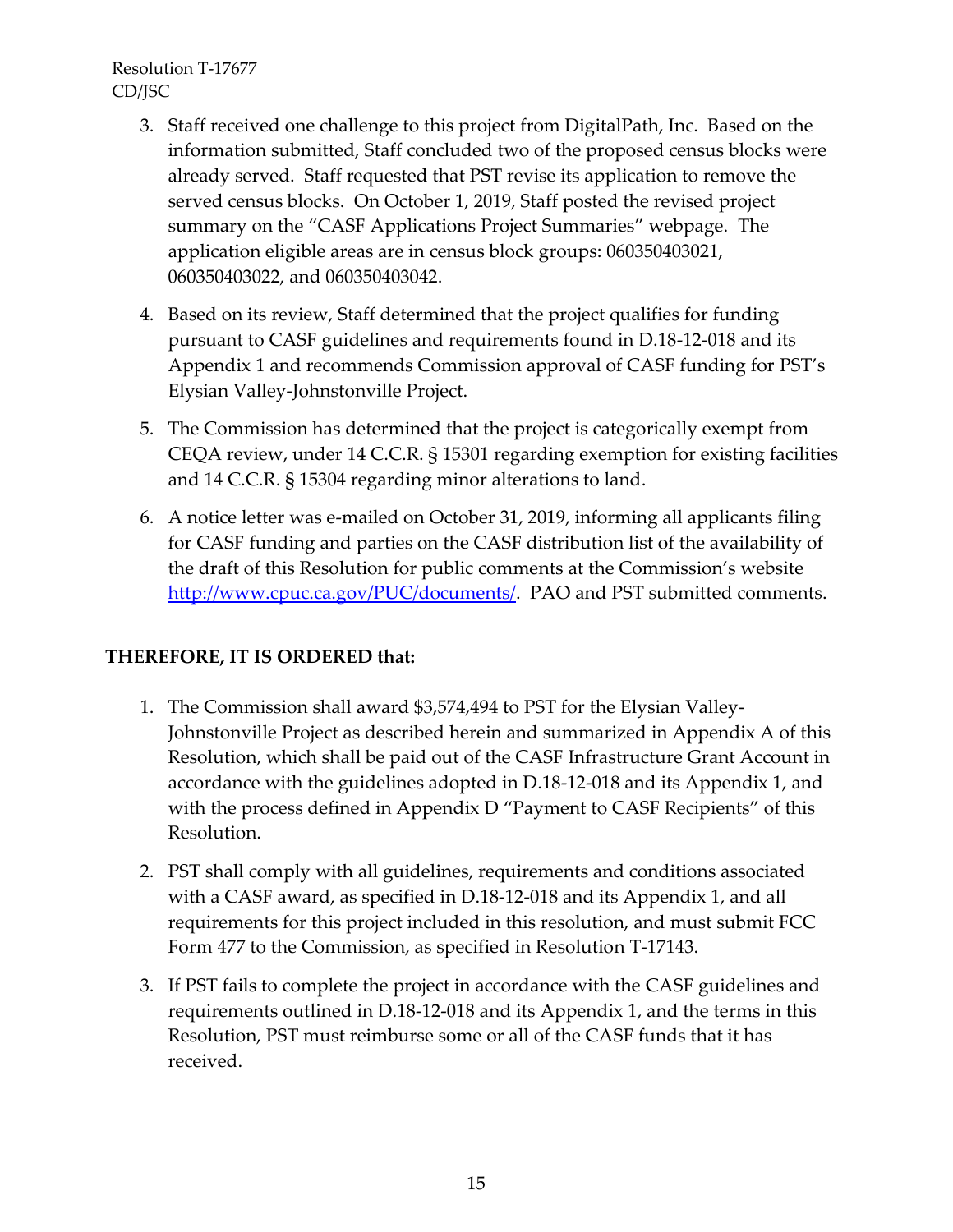> 4. PST must complete and execute the consent form (to be sent to the Grantee after this Resolution is adopted) agreeing to the conditions set forth in this Resolution and return it the CASF Staff within 30 calendar days from the date of the adoption of this Resolution. Failure to submit the consent form within 30 calendar days from the adoption date of this Resolution may result in the Commission voiding the grant award.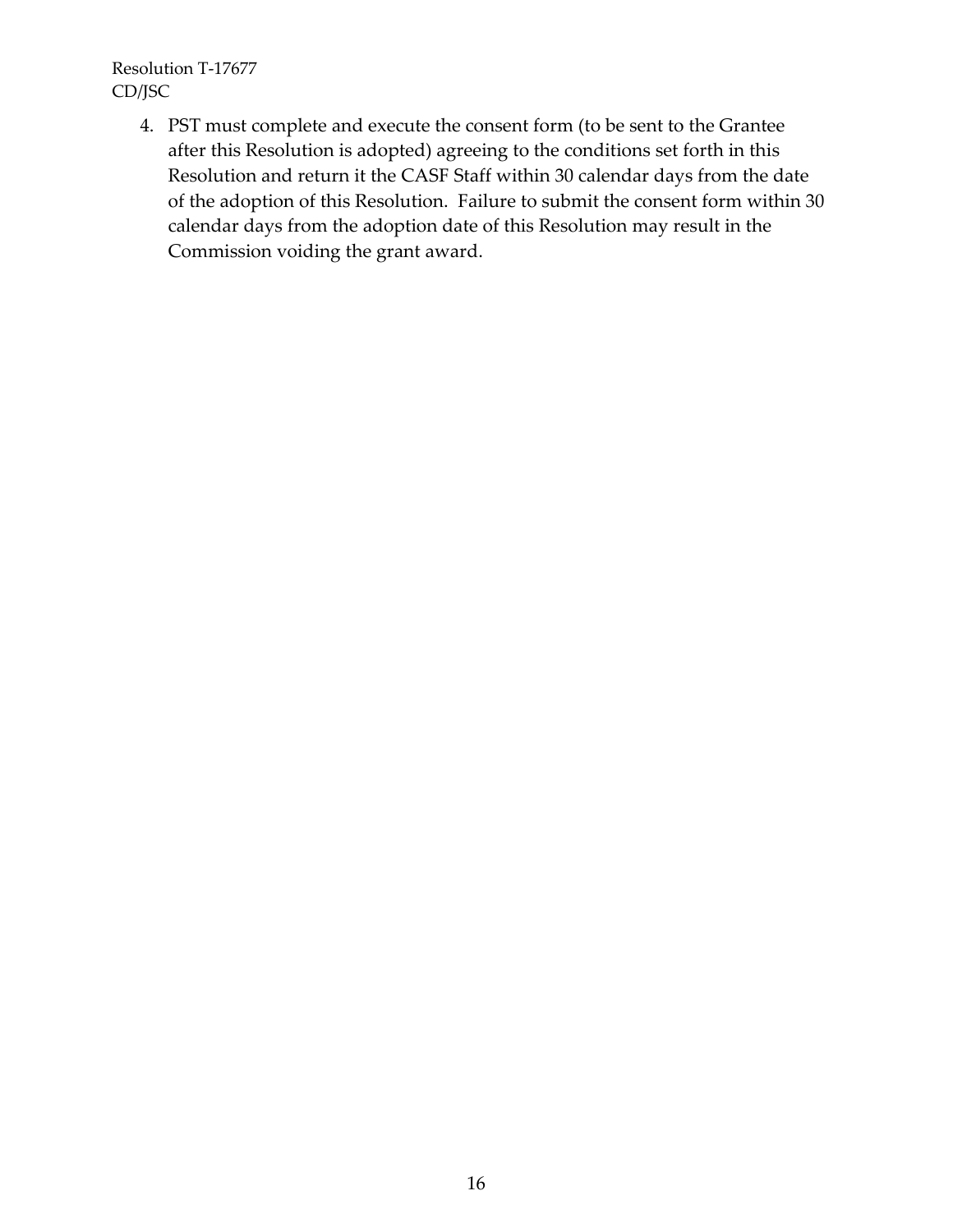This Resolution is effective today.

I hereby certify that this Resolution was adopted by the Public Utilities Commission at its regular meeting on December 5, 2019. The following Commissioners approved it:

/s/ ALICE STEBBINS

ALICE STEBBINS Executive Director

 MARYBEL BATJER President LIANE M. RANDOLPH MARTHA GUZMAN ACEVES CLIFFORD RECHTSCHAFFEN GENEVIEVE SHIROMA **Commissioners**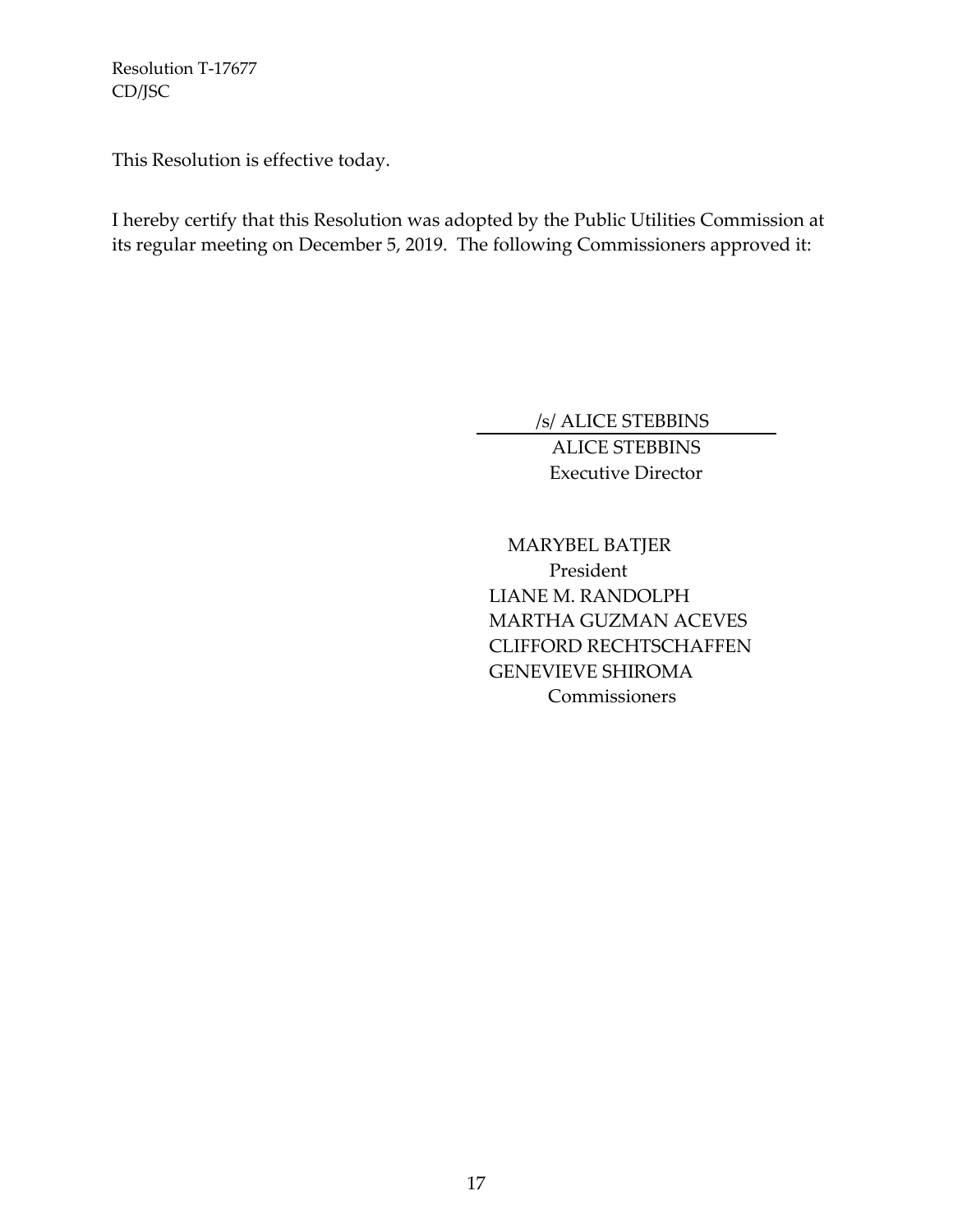#### **APPENDIX A**

# **Resolution T-17677: Plumas Sierra Telecommunications, Elysian Valley Project CASF Applicant Key Information**

| Project Name                                       | PST Elysian Valley-Johnstonville Project                                                                                                                                                                                                                                                                                                                                                                                                                                      |                                                                                                                |
|----------------------------------------------------|-------------------------------------------------------------------------------------------------------------------------------------------------------------------------------------------------------------------------------------------------------------------------------------------------------------------------------------------------------------------------------------------------------------------------------------------------------------------------------|----------------------------------------------------------------------------------------------------------------|
| Project Plan                                       | The project proposes to build middle-mile and last-mile<br>fiber<br>infrastructure in the Elysian Valley and Johnstonville area to deploy fiber-<br>(FTTH) high-speed Internet service to 82 unserved<br>to-the-home<br>There is no wireline or fixed wireless broadband access<br>households.<br>within the project area. Fiber facilities will utilize existing poles and rights<br>of ways. The project will provide up to 100 Mbps download and 20 Mbps<br>upload speeds. |                                                                                                                |
| Project Size<br>(in square miles)                  | 1.44                                                                                                                                                                                                                                                                                                                                                                                                                                                                          |                                                                                                                |
| Download/Upload speed                              | 100 Mbps / 20 Mbps                                                                                                                                                                                                                                                                                                                                                                                                                                                            |                                                                                                                |
| Location                                           | Lassen County                                                                                                                                                                                                                                                                                                                                                                                                                                                                 |                                                                                                                |
| Community Names                                    | Elysian Valley, Leavitt Lake, and Johnstonville                                                                                                                                                                                                                                                                                                                                                                                                                               |                                                                                                                |
| Census Blocks                                      | 060350403021000<br>060350403021016<br>060350403021017<br>060350403021024<br>060350403021043                                                                                                                                                                                                                                                                                                                                                                                   | 060350403022001<br>060350403022010<br>060350403022013<br>060350403022030<br>060350403022038<br>060350403042047 |
| Median Household Income<br>(by Census Block Group) | \$62,250.36                                                                                                                                                                                                                                                                                                                                                                                                                                                                   |                                                                                                                |
| Estimated potential<br>subscriber size             | 82 households                                                                                                                                                                                                                                                                                                                                                                                                                                                                 |                                                                                                                |
| Applicant expectations                             | 25 households (30-percent take rate)                                                                                                                                                                                                                                                                                                                                                                                                                                          |                                                                                                                |
| Pricing Plan<br>(Monthly)                          | 10/1 - \$55; 15/5 - \$65; 20/5 - \$75; 25/10 - \$85; 50/10 - \$95; 100/20 - \$109<br>(no installation fee)                                                                                                                                                                                                                                                                                                                                                                    |                                                                                                                |
| Deployment Schedule<br>(from permit approval date) | 9 months                                                                                                                                                                                                                                                                                                                                                                                                                                                                      |                                                                                                                |
| Proposed Project Budget<br>(Total)                 | \$3,971,660<br>Middle-Mile Budget: \$3,615,820<br>Last Mile Budget: \$355,840                                                                                                                                                                                                                                                                                                                                                                                                 |                                                                                                                |
| Grant Requested Amount<br>(100 percent)            | \$3,971,660                                                                                                                                                                                                                                                                                                                                                                                                                                                                   |                                                                                                                |
| <b>CASF Grant Amount</b><br>$(90$ percent)         | \$3,574,494<br>Middle-Mile Budget: \$3,254,238<br>Last Mile Budget: \$320,256                                                                                                                                                                                                                                                                                                                                                                                                 |                                                                                                                |
| Recommended Grant per                              | \$43,591                                                                                                                                                                                                                                                                                                                                                                                                                                                                      |                                                                                                                |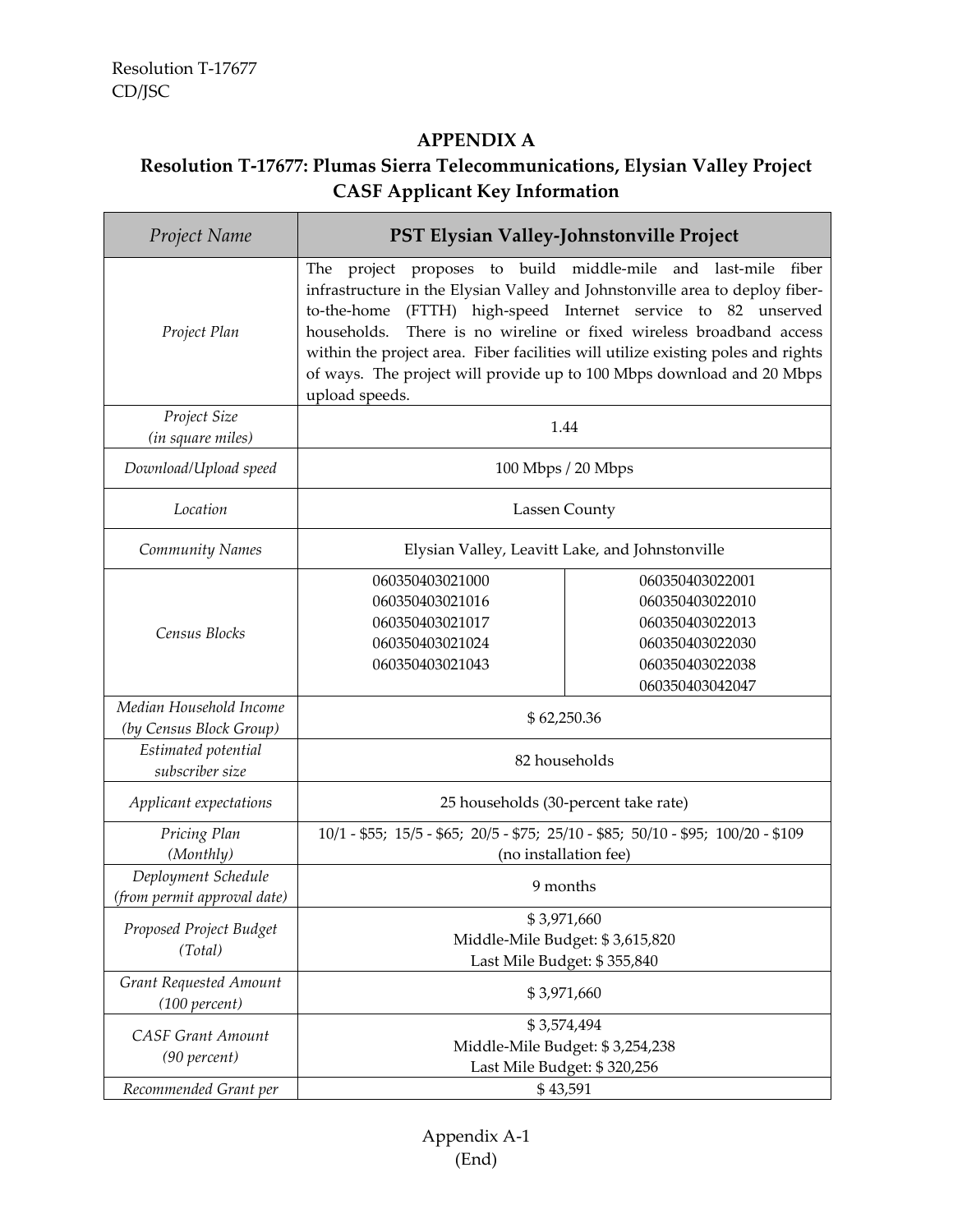*household passed* \$ 3,906 (last mile costs only)

#### **APPENDIX B**

# **Resolution T-17677: Plumas Sierra Telecommunications Elysian Valley Project**

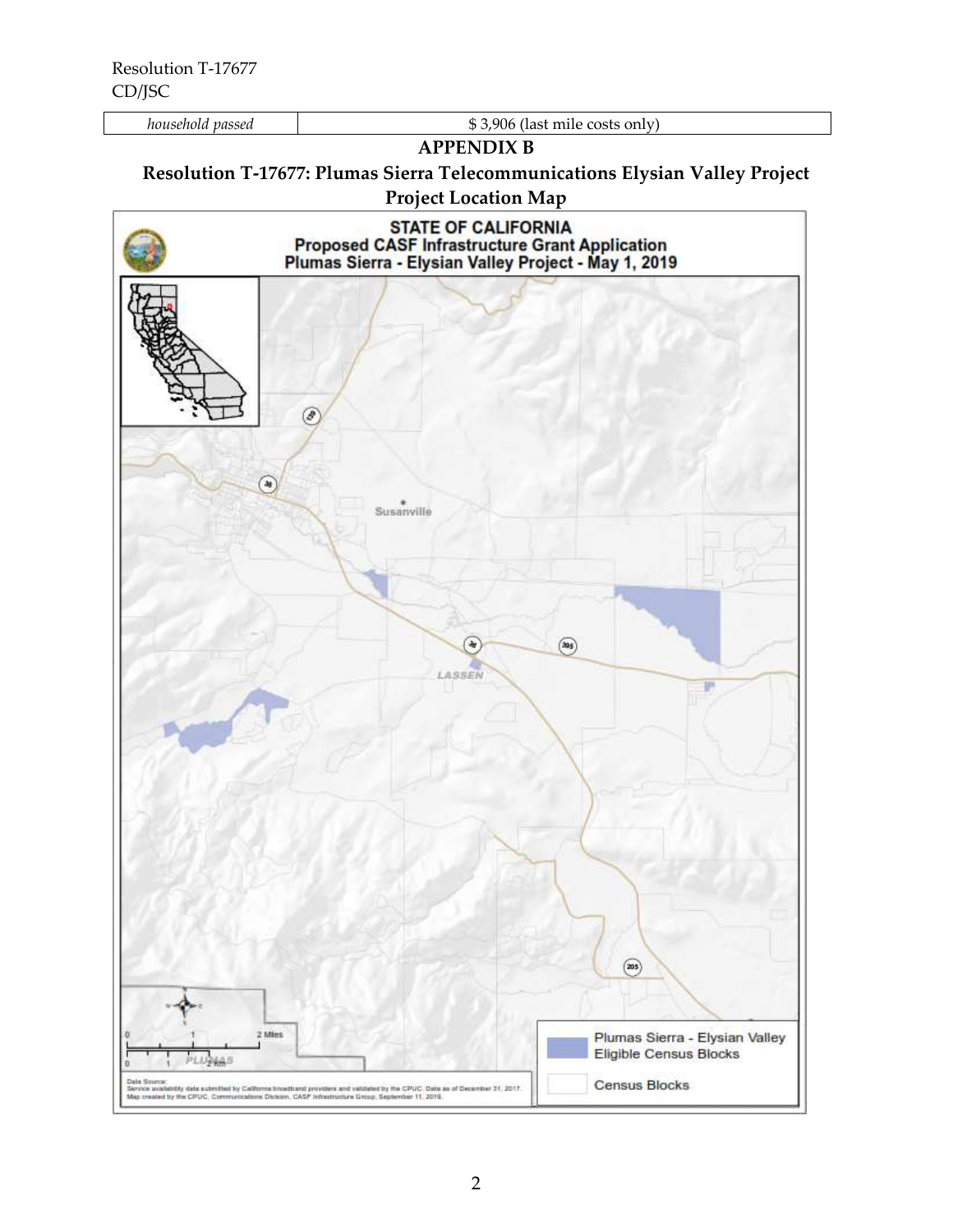#### **APPENDIX C**

# **Resolution T-17677: Plumas Sierra Telecommunications Elysian Valley Project Geography and Topography**

*Geography and Topography:* The Elysian Valley runs along the eastern slopes of the Sierra Nevada Mountain range near the cities of Janesville, Johnstonville, and Susanville. Johnstonville is located at the intersection of CA Highway 36 and U.S. Highway 395, about 4.5 miles east-southeast of Susanville and 3 miles west of Leavitt Lake. Located in the Honey Lake Valley, the proposed project route traverses a relatively flat river valley, surrounded by low rolling hills. The area is not considered difficult terrain; however, the low population density has historically made this region difficult to serve. The project area includes unincorporated communities around Johnstonville, Susanville, and Leavitt.